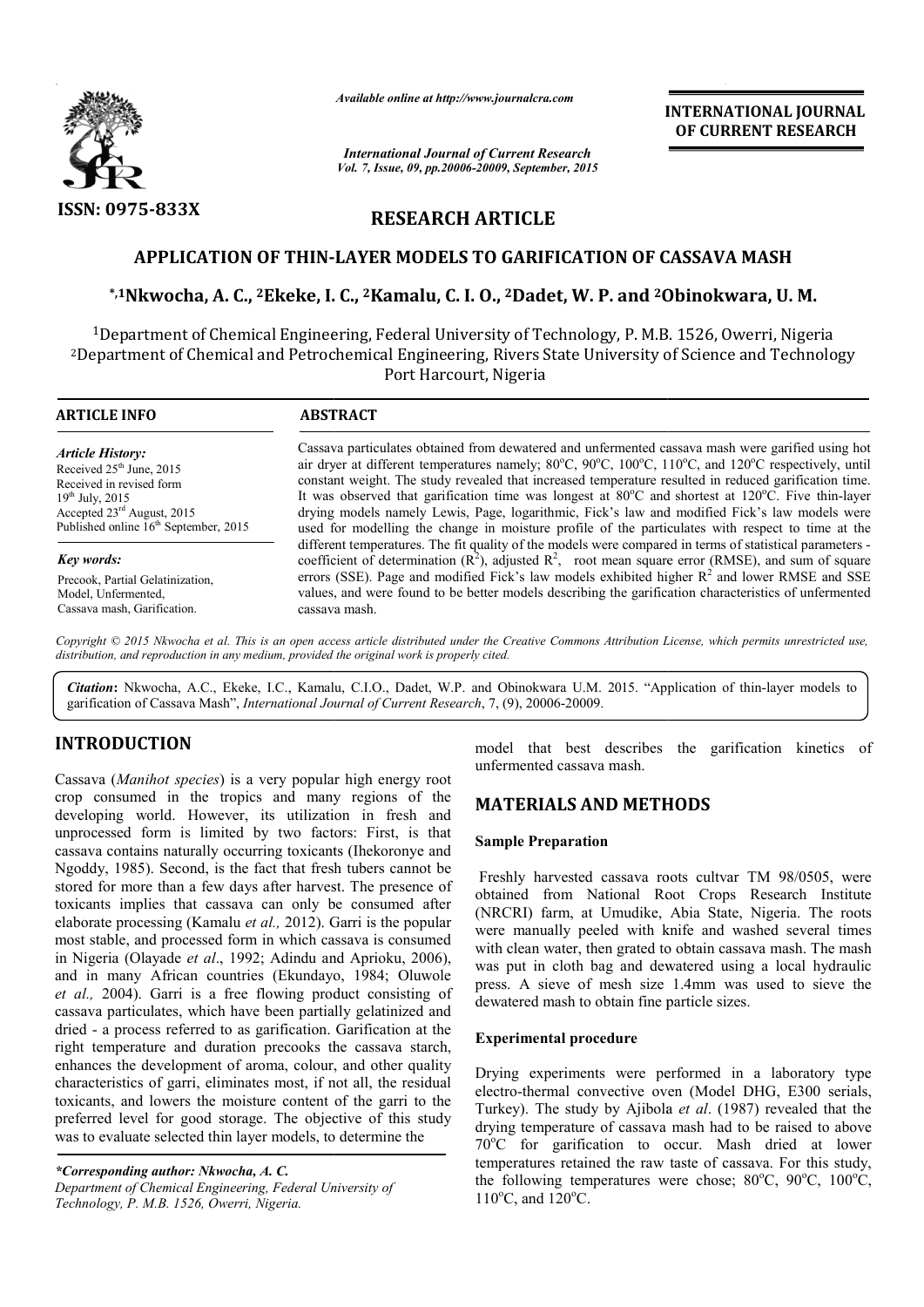The dryer was adjusted to the selected temperatures for about half an hour before the start of the experiments, in order to achieve the steady state conditions. Then 30g of sieved samples were weighed into preweighed aluminium petri dishes, placed in the dryer and dried at the selected temperatures, with an average relative humidity of 5-14% and a constant air velocity of 2.0m/s. During the drying process, to determine moisture losses, the samples were withdrawn, cooled in a dessicator and reweighed at 5min intervals for the first 30min, then, 10min intervals for the first 1h, and thereafter, at 30min intervals until constant weight was obtained using a digital balance (Mettler, model BB300, Mettler-Toledo AG, Grefense Switzerland) and an accuracy of  $\pm 0.1$ g. Three samples were dried in each run and temperature, and the average of the moisture ratios at each value was used for the drawing of the drying curves. The initial moisture content of the samples was determined using standard method (AOAC, 1990); by drying 30g of sample to constant weight at 80°C This was repeated three times to obtain a reasonable average.

#### **Mathematical modeling**

The moisture ratio (MR) of the cassava particulates were calculated using the following equation:

$$
MR = \frac{M_t - M_e}{M_o - M_e}
$$
 (1)

Where  $M_t$ ,  $M_o$  and  $M_e$  are the moisture content at any time (t) of drying (kg water/kg dry matter (dm)), initial moisture content (kg water/kg dm), and equilibrium moisture (kg water/kg dm) respectively. The moisture content at constant weight for each drying temperature was used as the equilibrium moisture content for that temperature.

**Table 1. Selected thin-layer models used for modelling**

| <b>Model name</b>   | <b>Expression</b>  | Reference                  |
|---------------------|--------------------|----------------------------|
| Lewis               | $MR = exp(-at)$    | Lewis (1921)               |
| Page                | $MR = exp(-at^b)$  | Page (1949)                |
| Logarithmic         | $MR = aexp(-bt)+c$ | Togrul and Peblivan (2002) |
| Fick's law          | $MR = aexp(-bt)$   | Jena and Das (2007)        |
| Modified Fick's law | $MR = aexp(-bt^n)$ |                            |

MR versus t data were used to interpret the drying kinetics by fitting the selected thin layer models presented in Table 1, for each experimental condition. These models depict the moisture ratio as a function of time (h), whereas a, b, c, and n are the coefficients of the models. Goodness of fit of the models is characterized by root mean square error (RMSE), sum of square errors (SSE) and coefficient of determination  $(R^2)$ . These parameters can be calculated as follows

$$
R^2 = \frac{SSTotal - SSETror}{SSTotal}
$$
 (2)

Where 
$$
SSError = \sum_{i=1}^{N} (MR_{\text{exp},i} - MR_{\text{pred},i})^2
$$

and 
$$
SSTotal = \sum_{i=1}^{N} (MR_{\exp i} - MR_{\text{avg}})^2
$$

$$
RMSE = \sqrt{\frac{\sum_{i=1}^{N} (MR_{\exp i} - MR_{\text{pred}i})^2}{N}}
$$
 (3)

Where  $MR_{\text{exp}}$  is the experimentally observed moisture ratio, *MR*<sub>pred</sub> is the predicted moisture ratio from the model stated,  $MR_{\text{avg}}$  is the average value of moisture ratio, N is the number of observations taken. The model coefficients and goodness of fit parameters were estimated by non-linear regression technique using Matlab curve fitting tool (Matlab version 7.9.0, MathWorks Inc.). The model indicating minimum RMSE as well as SSE and maximum  $R^2$  value was considered the best.

## **RESULTS AND DISCUSSION**

### **Effect of air drying temperature on garification characteristics**

The change in moisture profile with respect to time for the garification of unfermented cassava mash at different temperatures is presented in terms of moisture ratio versus time graph shown in Fig. 1. Garification time is estimated from the onset of drying (time=0) to when the product attains equilibrium moisture (MR=0). It can be observe that the drying curves exhibited steeper slope for higher temperatures. This clearly shows that temperature has a significant effect on garification characteristics of cassava mash. From the range analysis of the experiment, it can be found that the garification time is longest at  $80^{\circ}$ C, and shortest at  $120^{\circ}$ C. Fig 1 shows that increasing the garification temperature from  $80^{\circ}$ C to  $120^{\circ}$ C caused a decrease in garification time from 2h to 1.167h. This trend was similar in accordance with an earlier study (Nwafor, 2008), and could be attributed to increase in moisture diffusivity with temperature (Doymaz and Ismail, 2011). This behavior of decreasing time with increasing drying temperature has been reported for many foodstuffs such as olive cake (Akgun and Doymaz, 2005), apple pomace (Wang *et al*., 2007) and pumpkin slice (Doymaz, 2007).

### **Mathematical modelling of garification characteristics**

The five selected thin-layer models were compared in terms of the statistical parameters -  $R^2$ , adjusted  $R^2$ , RMSE and SSE.



**Figure 1. Moisture ratio variation with drying time at different temperatures using Page model**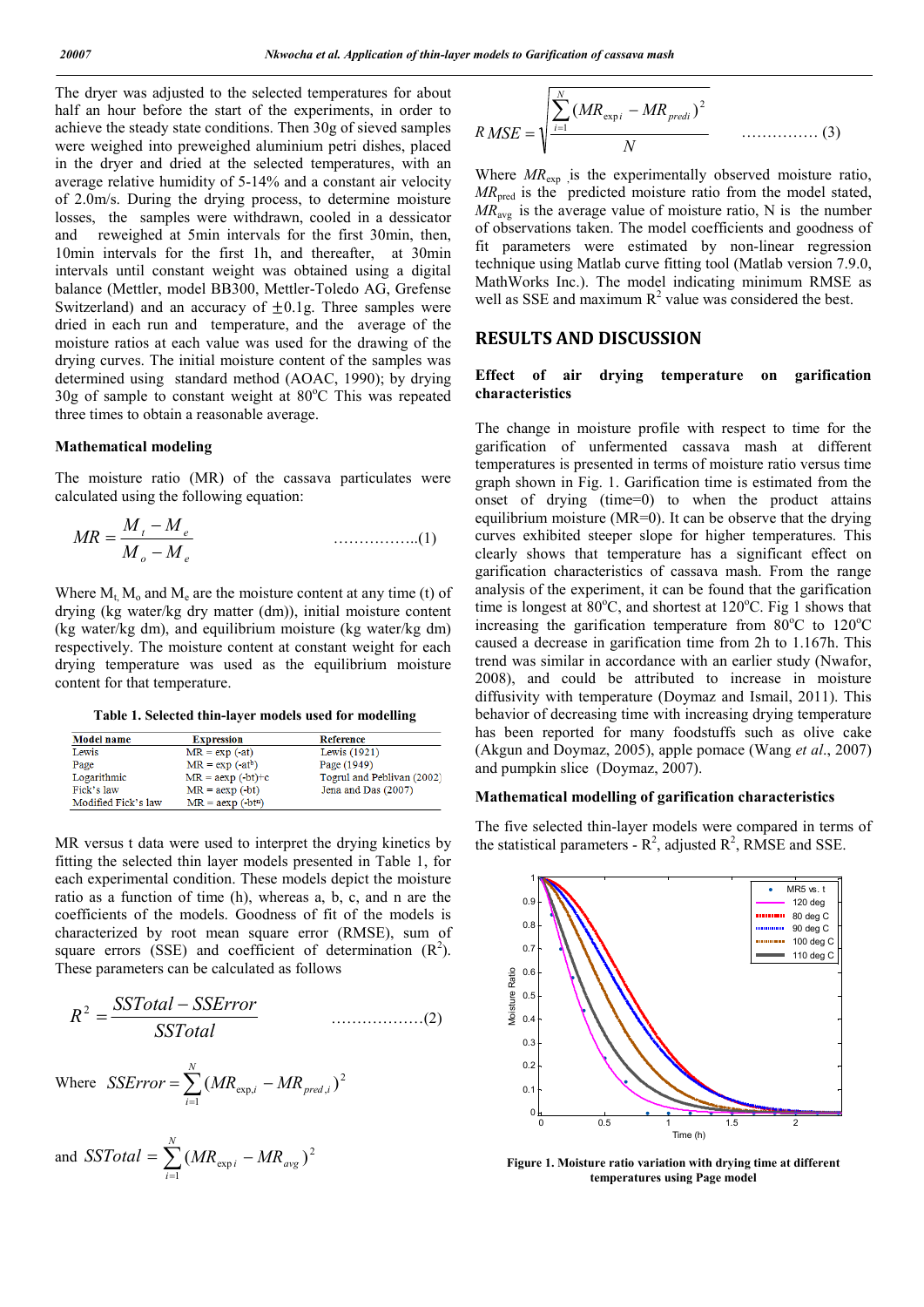







The model coefficients and statistical analysis results are summarized in Tables  $2-6$ . The  $R^2$  values range between 0.8273 and 0.9989, adjusted  $R^2$  values between 0.8273 and 0.9986, RMSE values between 0.01382 and 0.12630, while SSE range between 0.002666 and 0.4013 . However, in all cases, with the exception of Lewis and Fick's law models, the  $R<sup>2</sup>$  values were generally greater than 0.95, indicating a good fit .On the overall, Page and modified Fick's law models gave higher  $R^2$  and lower RMSE and SSE value. Thus, they were chosen, with Page model preferred (for simplicity) to represent the thin layer garification characteristics of unfermented cassava mash. Figs 2-4 compared the experimental data with the predicted ones using Page model, for cassava mash at selected temperatures -  $80^{\circ}$ C,  $90^{\circ}$ C and  $110^{\circ}$ C. It can be observed that the experimental versus predicted moisture ratio for the operational conditions clearly depict good agreement, as they lie close to each other, which proved the suitability of the model. However, a plot of coefficient of correlationtion (R) versus garification (drying) temperature (Fig 5) shows that the best correlation between experimental data and model prediction was obtained at 100°C operational condition.

## **Conclusion**

The garification kinetics of unfermented cassava mash at 80- 120°C temperature was studied. Temperature had significant effect on garification rate and hence moisture profile variation. Increase in temperature decreased the garification time. An increase in garification (drying) temperature from 80°C to120°C resulted in decrease in garification time from 2h to 1.667h (that is, 16.7% reduction). Based on non-linear regression analysis, Page and modified Fick's law models were found to be better models for describing the garification characteristics of unfermented cassava mash. A good agreement between experimental data and model prediction was established, while the best correlation was obtained at 100°C operational condition.

## **REFERENCES**

- Adindu, M.N. and Aprioku, A.B.I. 2006. Cyanogenic content of garri from some processing centres in River State, Nigeria, *Nigerian Food Journal,* 24(1): 135-138.
- Ajibola, O.O. 1987. Development of a new process line for garri production, *J. Agric. and Engr. Research,* 36(1), 393- 401.
- Akgun, N.A. and Doymaz, 1. 2005. Modelling olive cake thinlayer drying process, *Journal of Food Engineering,* 68: 455-461.
- AOAC, 1990. Association of Official Analytical Chemist, Arlington, VA.
- Doymaz, I. 2007. The kinetics of forced convective air drying of pumpkin slices*. Journal of Food Engineering,* 79:243- 248.
- Doymaz, I. and Ismail, O. 2011. Drying characteristics of sweet cherry, *Food and Bioproducts Processing,* 89: 31-38.
- Ekundayo, C.A. 1984. Microbial spoilage of packaged garri in storage. *Microbiol. Lott.* 23:28.
- Ihekoronye, A.I. and Ngoddy, P.O 1985. Intregrated Food Science and Technology for the Tropic. Macmillan Education Ltd, London, pp 266-282.